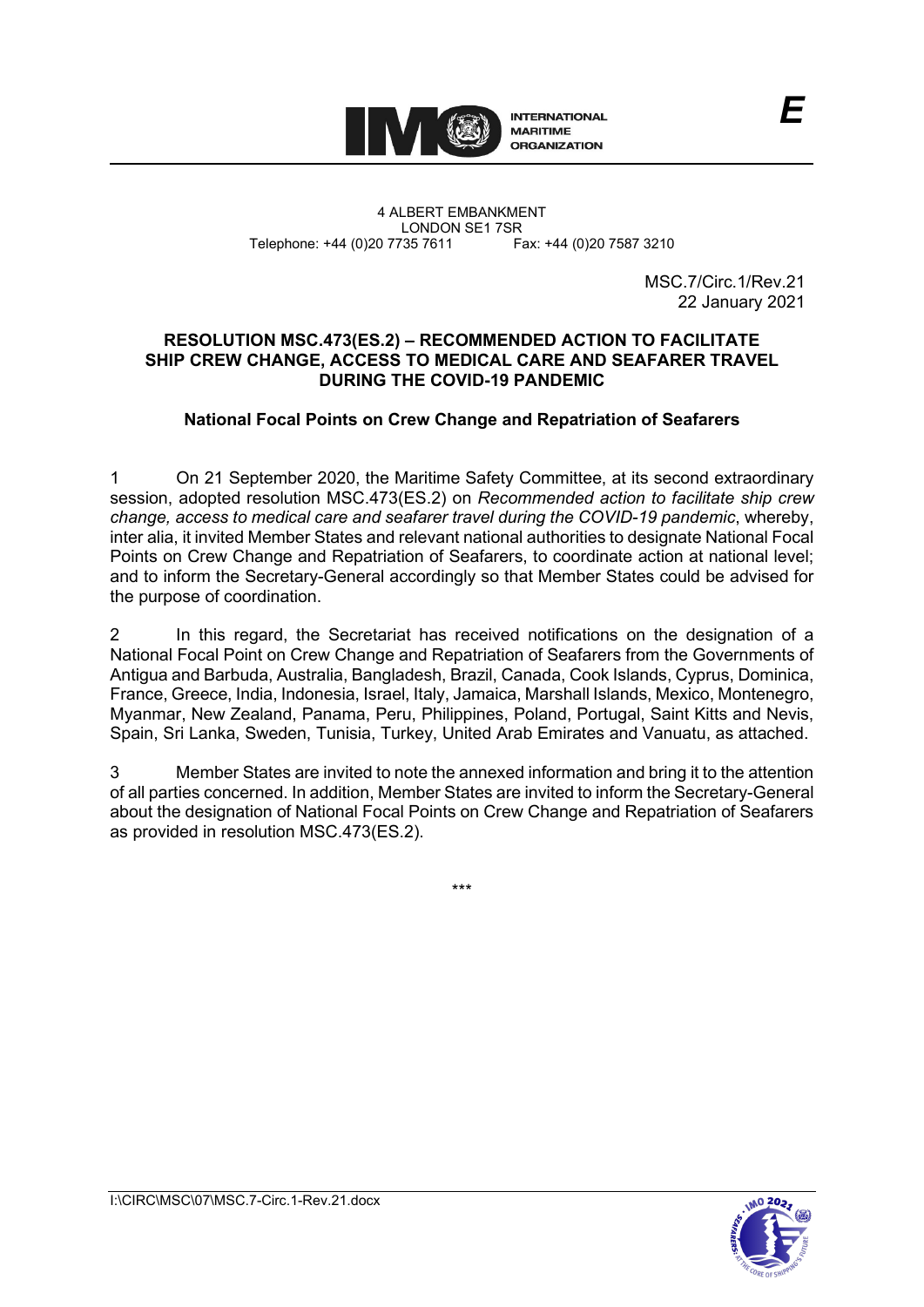# **ANNEX**

# **NATIONAL FOCAL POINTS ON CREW CHANGE AND REPATRIATION OF SEAFARERS**

## **ANTIGUA AND BARBUDA**

Department of Marine Services and Merchant Shipping Technical Division

| Telephone: | +1 268 462 1273         |
|------------|-------------------------|
| Fax:       | +1 268 462 4358         |
| Email:     | technical@abregistry.ag |

#### **AUSTRALIA**

COVID Maritime Response Department of Infrastructure, Transport, Regional Development and Communications

Postal address: GPO Box 594, Canberra ACT 2601, Australia Telephone: +61 2 6274 6464<br>Email: maritimeresponse [maritimeresponse@infrastructure.gov.au](mailto:maritimeresponse@infrastructure.gov.au)

### **BANGLADESH**

Director General Department of Shipping

|            | Postal address: 141-143 Motijheel C/A (8th floor), Dhaka-1000 |
|------------|---------------------------------------------------------------|
| Telephone: | +8809513305                                                   |
|            | +8801766685647                                                |
| Email:     | info@dos.gov.bd                                               |
|            | $dg@d$ os.gov.bd                                              |

#### **BRAZIL**

Ms. Ana Paula Santos da Silva Coordinator of the National Immigration Council of Migration Department

| Telephone: | +55 61 2025 3082     |
|------------|----------------------|
|            | +55 61 2025 3482     |
| Email:     | ana.santos@mj.gov.br |

# **CANADA**

John Higham A/Director / Directeur intérimaire Marine Personnel and Certification / Certification du personnel maritime Marine Safety and Security / Sécurité et sûreté maritimes Transport Canada / Transports Canada

Email: [john.higham@tc.gc.ca](mailto:john.higham@tc.gc.ca)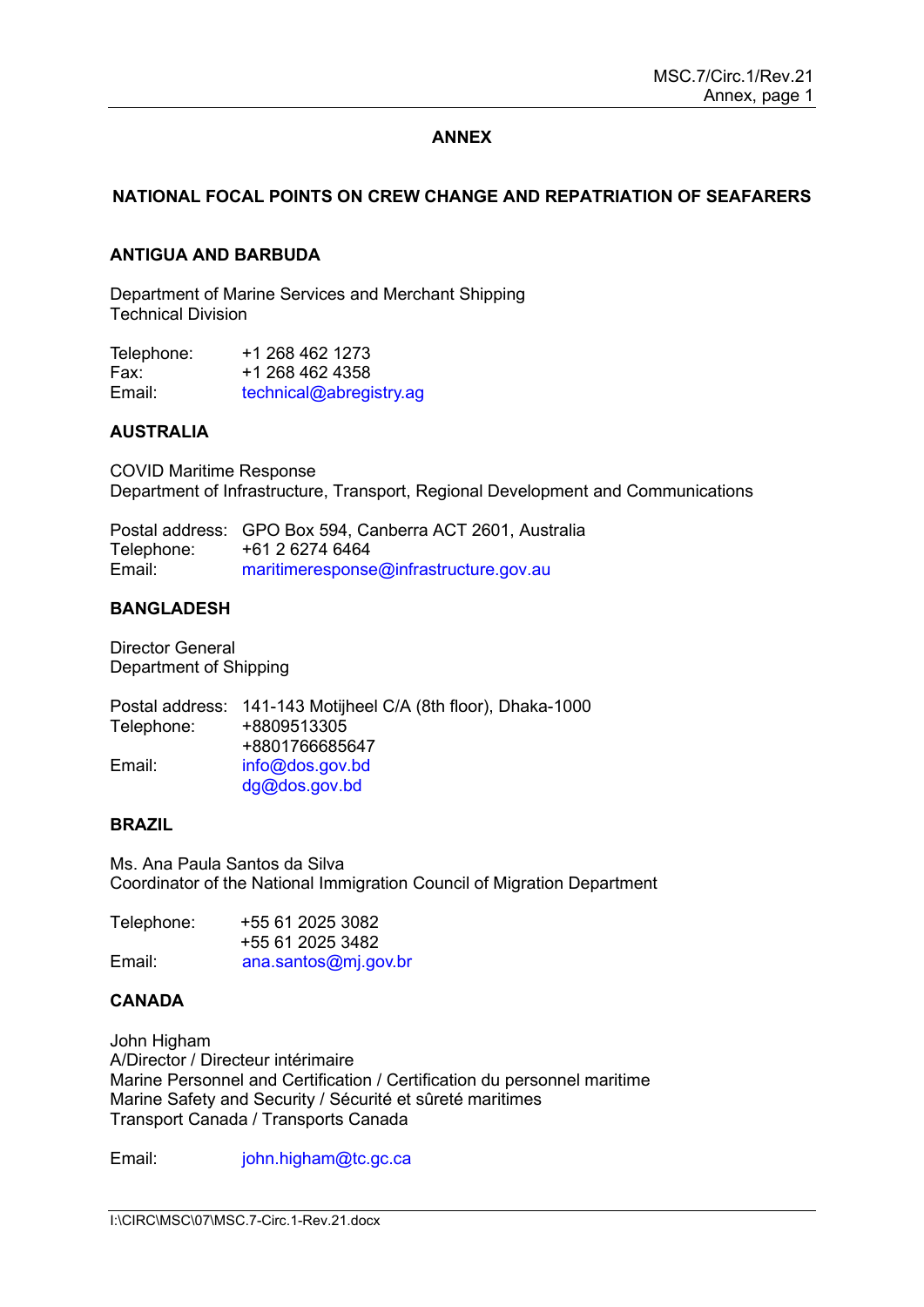### **COOK ISLANDS**

Ms. Moeroa Mamanu-Matheson

Postal address: P.O. Box 882, Rarotonga, Cook Islands Telephone: +682 23848<br>Email: moeroa@ma [moeroa@maritimecookislands.com](mailto:moeroa@maritimecookislands.com)

## **CYPRUS**

Deputy Ministry of Shipping

|            | Visitors address: Kyllinis Street, 4007 Mesa Geitonia, Limassol, Cyprus |
|------------|-------------------------------------------------------------------------|
|            | Postal address: P.O. Box 56193, 3305 Limassol, Cyprus                   |
| Telephone: | +357 25 848 269                                                         |
|            | +357 99 642 801                                                         |
| Fax:       | +357 25 848 200                                                         |
| Email:     | crewchanges@dms.gov.cy                                                  |

### **DOMINICA**

Eric Mendes Labour Commissioner (Ag) Ministry of National Security and Home Affairs

Postal address: Government Headquarters, Kennedy Avenue, Roseau, Commonwealth of **Dominica** Telephone: +1 767 266 3326 +1 767 612 3788 +1 767 245 7233 Email: [mendese@dominica.gov.dm](mailto:mendese@dominica.gov.dm) [mendzee1@live.com](mailto:mendzee1@live.com)

#### **FRANCE**

French International Register Office

Postal address: 5, place Sadi Carnot, 13002 Marseille, France Telephone: +33 486 946 756 Fax: +33 764 438 431 Email: [rif.crise@developpement-durable.gouv.fr](mailto:rif.crise@developpement-durable.gouv.fr)

# **GREECE**

Labour Relations Dept. Seafarers' Labour Directorate Directorate General for Shipping

Postal address: Akti Vasiliadi (Port Gates E1 - E2), Piraeus, 185 10, Greece Telephone: +30 213 137 1295 +30 213 137 1442 +30 213 137 4217 +30 213 137 1108 Fax: +30 210 413 7042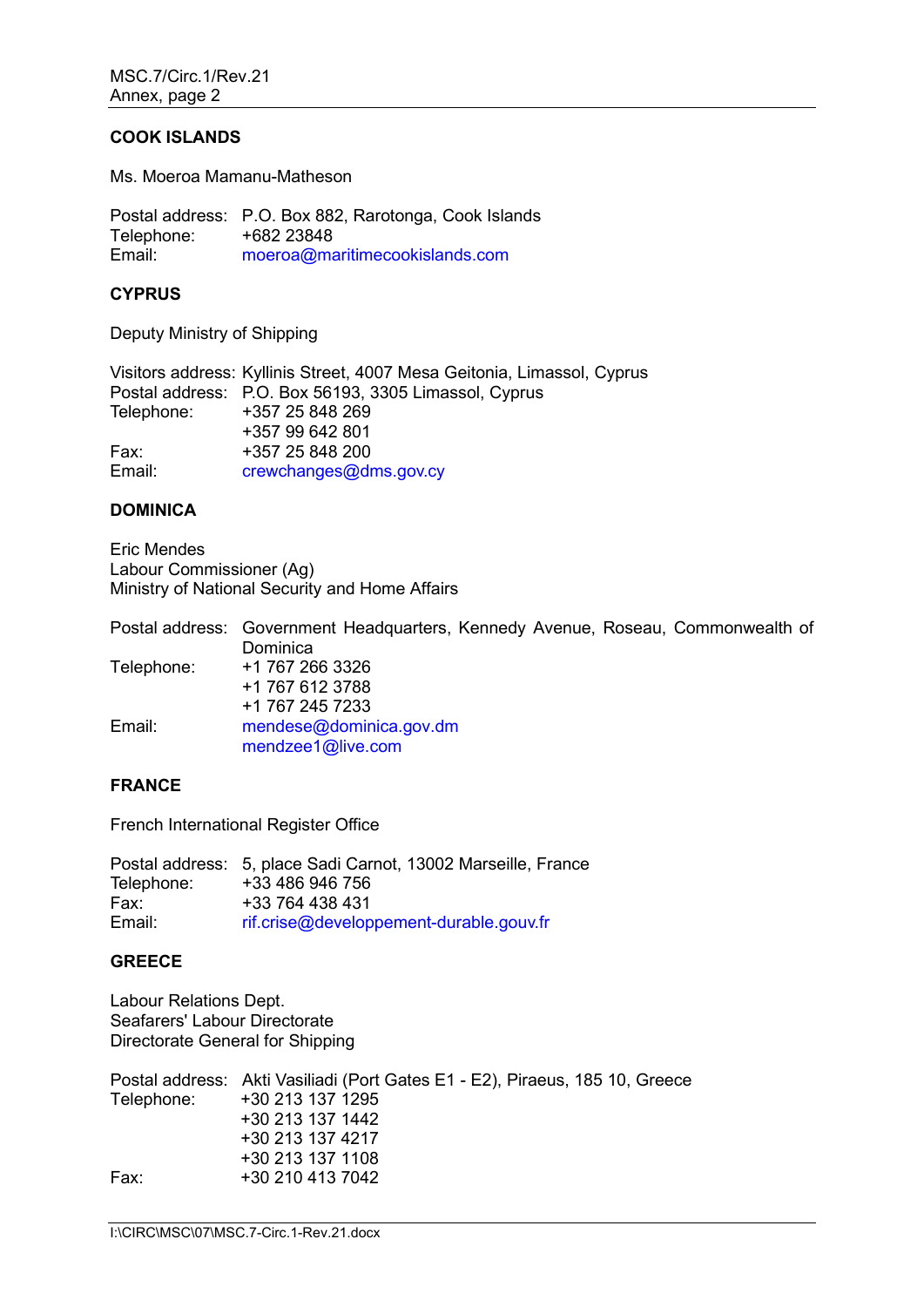# **GREECE (cont'd)**

| Email: | dner@hcg.gr   |
|--------|---------------|
|        | dner.b@hcg.gr |

### **INDIA**

Deputy Director General of Shipping (Crew) Directorate General of Shipping Ministry of Ports, Shipping and Waterways Government of India

Postal address: Directorate General of Shipping, BETA Building, 9th Floor, I-Think Techno Campus, Kanjurmarg (East), Mumbai - 400 042 Telephone: +91 22 25752018<br>Fax: +91 22 25752029 Fax: +91 22 25752029 +91 22 25752035 Email: [barguzer-dgs@gov.in](mailto:barguzer-dgs@gov.in)

# **INDONESIA**

Director General of Sea Transportation c.q. Director for Sea Traffic and Transport Directorate General of Sea Transportation (DGST) Ministry of Transportation, Republic of Indonesia

|            | Postal address: Karya Building 20th floor, Jl. Medan Merdeka Barat No.8, Jakarta 10110, |
|------------|-----------------------------------------------------------------------------------------|
|            | Indonesia                                                                               |
| Telephone: | +62 811 9620 9512                                                                       |
| Email:     | $d$ itlala@dephub.go.id                                                                 |

Disaster Management Operations Command and Control Center (POSKODALOPS) Directorate General of Sea Transportation (DGST) Ministry of Transportation, Republic of Indonesia

Postal address: Karya Building 4th floor, Jl. Medan Merdeka Barat No.8, Jakarta 10110, Indonesia Telephone: +62 811 9620 9700 +62 21 345 6614 Fax: +62 21 345 1364 Email: [poskodalops\\_hubla@yahoo.co.id](mailto:poskodalops_hubla@yahoo.co.id)

## **ISRAEL**

Mr. Talker Ofer Shipping Commissioner Administration of Shipping & Ports

| Telephone: | +972 4 863 2097    |
|------------|--------------------|
|            | +972 50 4203976    |
| Fax:       | +972 4 863 2133    |
| Email:     | talkero@mot.gov.il |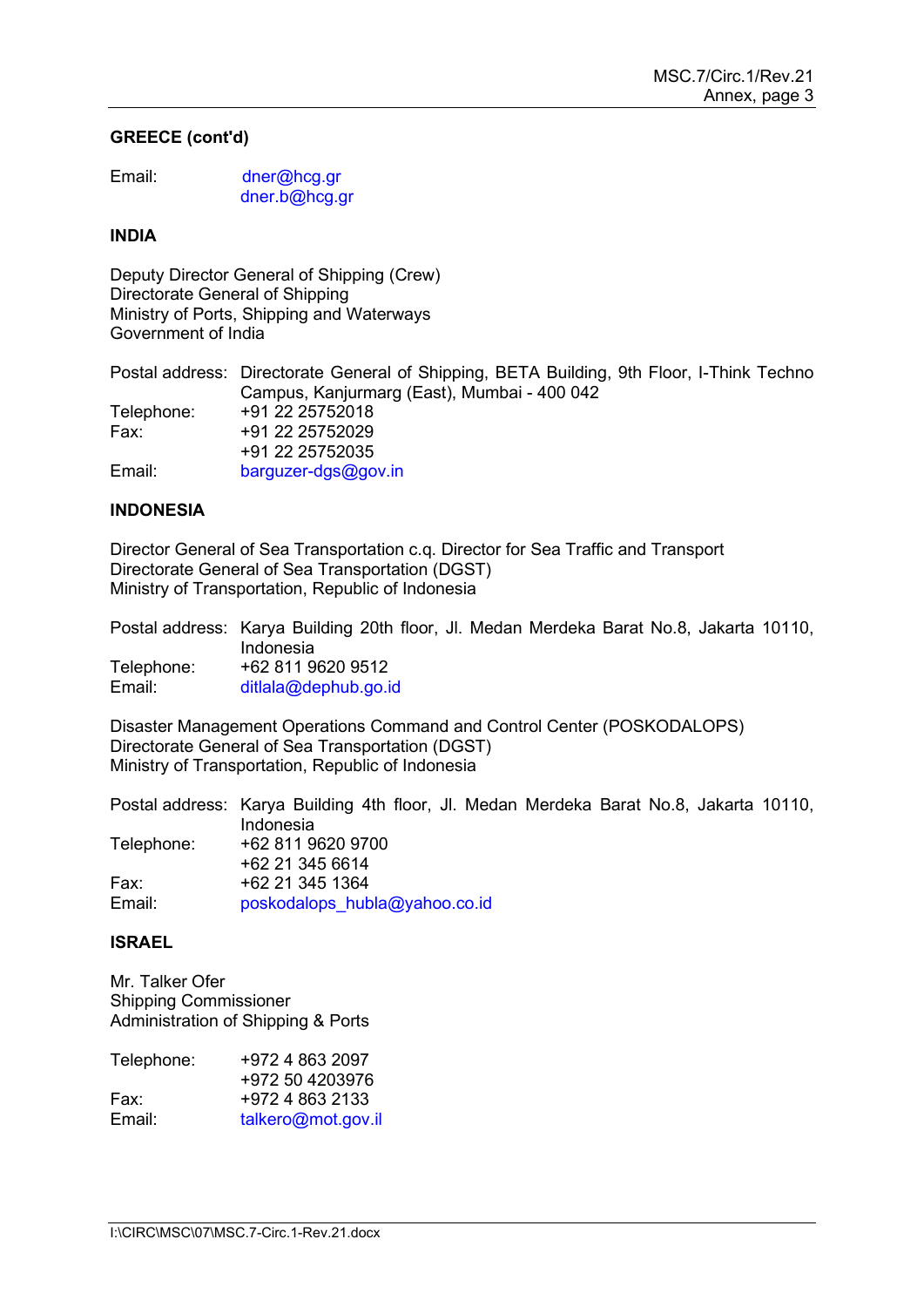## **ITALY**

Rear Admiral UH (ITCG) Luigi Giardino

Postal address: Viale dellʹArte 16, 00144 Rome Telephone:  $+39(0)659083150$ <br>Fmail:  $\frac{lution\space triangle}{lution\space triangle}$ [luigi.giardino@mit.gov.it](mailto:luigi.giardino@mit.gov.it)

### **JAMAICA**

Maritime Authority of Jamaica

Postal address: 2nd Floor Office Centre Building, 12 Ocean Boulevard, Kingston, Jamaica Telephone: +1 876 383 8984<br>Fax: +1 876 922 5765 Fax: +1 876 922 5765<br>Email: legal@iamaicash legal@jamaicaships.com [safety@jamaicaships.com](mailto:safety@jamaicaships.com)

## **MARSHALL ISLANDS**

Deputy Commissioner of Maritime Affairs Seafarers' Documentation Department

Postal address: 11495 Commerce Park Drive, Reston, Virginia 20191, United States of America Telephone: +1 703 620 4880 Email: [Seafarers@register-iri.com](mailto:Seafarers@register-iri.com)

#### **MEXICO**

C. Capitán de Corbeta Jonathan Vidal Ramírez Subdirector de Navegación y Control de Tráfico Marítimo

Telephone: +52 55 5624 6500 (ext. 1823) Mobile: +52 55 2779 2766 Email: [digacap.navegacion@semar.gob.mx](mailto:digacap.navegacion@semar.gob.mx)

# **MONTENEGRO**

Captain Vladan Radonjić General Director for Maritime Affairs Ministry of Transport and Maritime Affairs

Telephone:  $+382\,69\,333\,252$ <br>Fmail:  $\frac{V \cdot \text{N}{V}}{\text{N}}$ [vladan.radonjic@msp.gov.me](mailto:vladan.radonjic@msp.gov.me)

#### **MYANMAR**

Mr. Chan Myae **Director** Seafarers Division Department of Marine Administration

Postal address: No-363/421, corner of Merchant & Theinbyu Road, Botahtaung Township, Yangon, Myanmar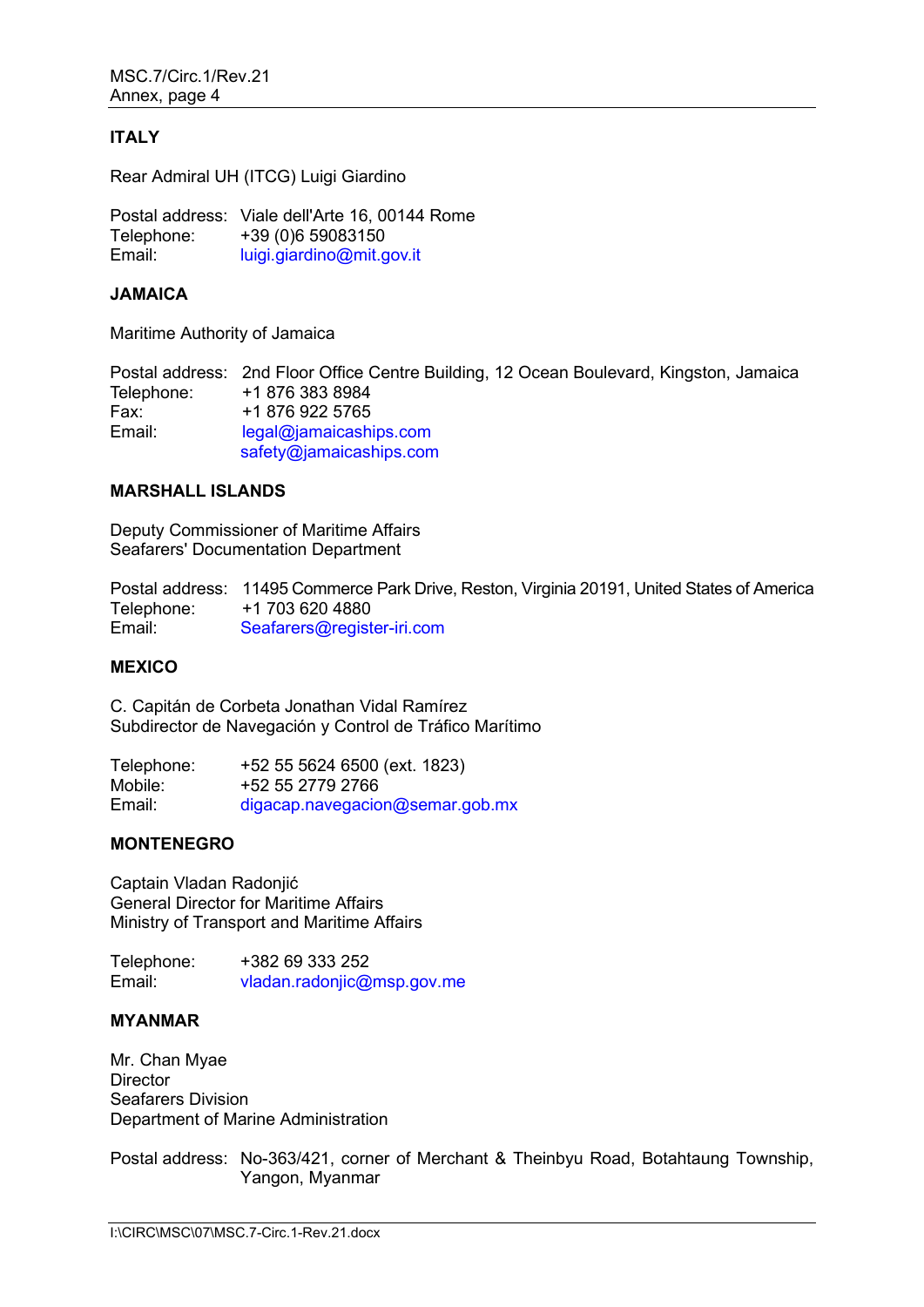### **MYANMAR (cont'd)**

| Telephone: | +95 9 5037233        |
|------------|----------------------|
| Email:     | dmasd@ms-motc.gov.mm |

#### **NEW ZEALAND**

Ministry of Transport

Postal address: PO Box 3175, Wellington 6140 Telephone: +64 4 439 9000 Email: [crew.change@transport.govt.nz](mailto:crew.change@transport.govt.nz)

# **PANAMA**

Licda. Elvia Bustavino General Secretary Panama Maritime Authority

Telephone: +507 501 5110<br>Email: ebustavino@an [ebustavino@amp.gob.pa](mailto:ebustavino@amp.gob.pa)

Eng. Jonathan Guerini Head of the Department of Port Operations Panama Maritime Authority

Telephone: +507 501 5150 Email: [jguerini@amp.gob.pa](mailto:jguerini@amp.gob.pa)

Licda. Giovanna Villamonte Abogada del Departamento de Seguridad Maritima (Segumar, MLC)

Telephone: +507 501 4241 E-mail: [mlc@segumar.com](mailto:mlc@segumar.com) 

Licda. Mayte Burgos Jefa del Departamento de Asuntos Laborales Marítimos (Labomar)

| Telephone: | +507 501 5067       |
|------------|---------------------|
| Email:     | labormar@amp.gob.pa |

#### **PERU**

Señor Celso Alejandro Alburquerque Yataco Jefe de la Oficina General de las Oficinas Desconcentradas Autoridad Portuaria

|            | Postal address: Av. Santa Rosa No. 135 La Perla, Callao, Perú |
|------------|---------------------------------------------------------------|
| Telephone: | +511 6309635                                                  |
|            | +511 998193067                                                |
| Email:     | calburquerque@apn.gob.pe                                      |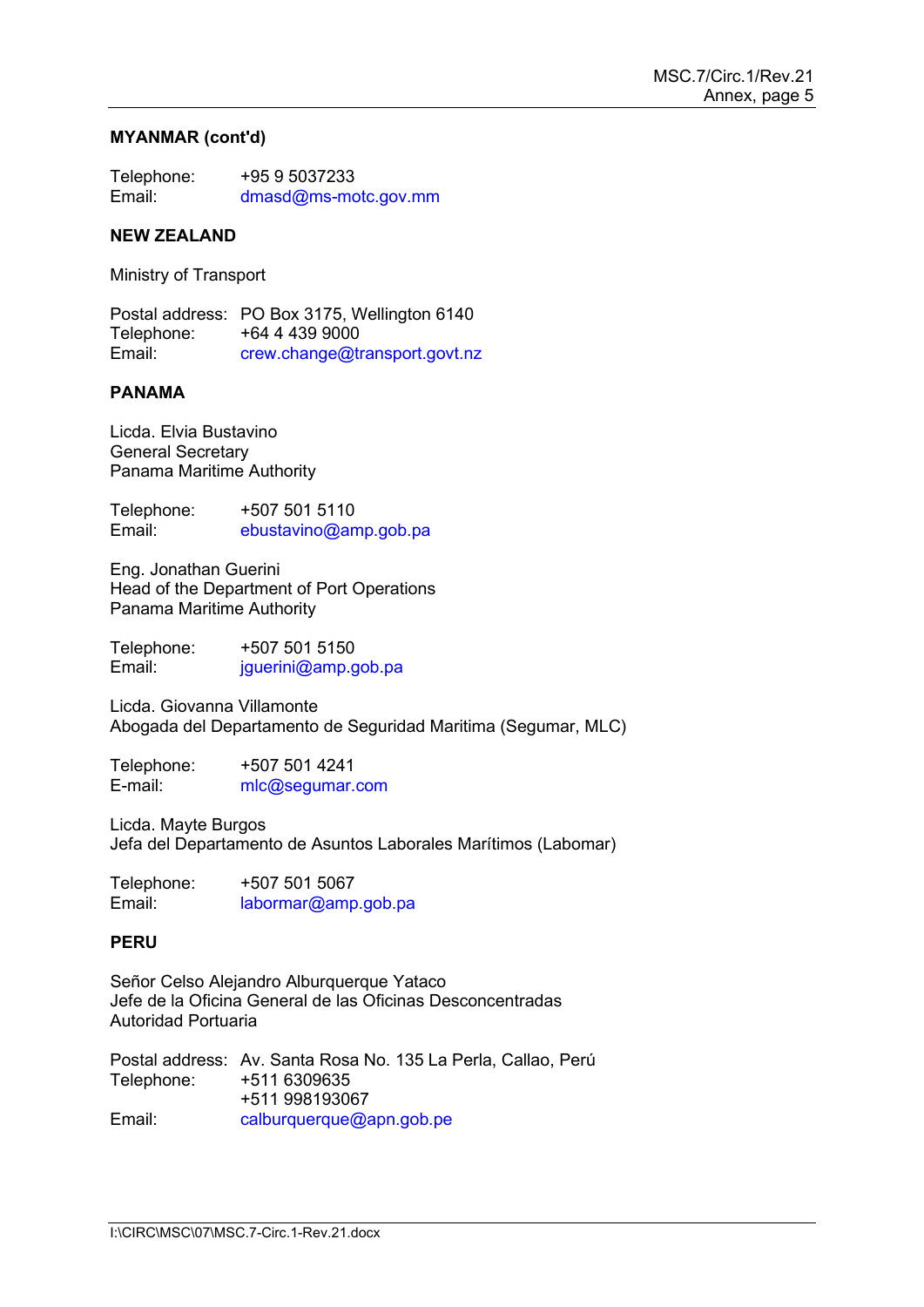#### **PHILIPPINES**

Deputy Administrator for Planning Maritime Industry Authority

Postal address: 20th Street, corner Bonifacio Drive, 1018 Port Area (South), Manila<br>Fmail: odan@marina.gov.ph [odap@marina.gov.ph](mailto:odap@marina.gov.ph)

### **POLAND**

Maritime Economy Department Ministry of Infrastructure

Postal address: 4/6 Chałubińskiego St., 00-928 Warsaw, Poland Telephone: +48 22 583 85 70<br>Fax: +48 22 583 85 71 Fax: +48 22 583 85 71<br>Email: SekretariatDGM@ [SekretariatDGM@mi.gov.pl](mailto:SekretariatDGM@mi.gov.pl)

### **PORTUGAL**

Ms. Carlota Leitão Correia Head of Seafarers and Recreational Nautical Division Directorate General of Natural Resources, Security and Maritime Services Ministry of the Sea

Postal address: Avenida Brasília, 1449-030 Lisboa, Portugal Telephone: +351 213 035 700 Fax: +351 213 035 702 Email: [cleitão@dgrm.mm.gov.pt](mailto:cleit%C3%A3o@dgrm.mm.gov.pt) [dgrm@dgrm.mm.gov.pt](mailto:dgrm@dgrm.mm.gov.pt)

# **SAINT KITTS AND NEVIS**

Mr. Abdias Samuel National Disaster Coordinator National Emergency Management Agency (NEMA)

Postal address: P.O. Box 186, Limekiln, Basseterre, St. Kitts Telephone: +1 869 466 5100 Fax: +1 869 466 5310 Email: [nema@gov.kn](mailto:nema@gov.kn) [nemaskb@thecable.net](mailto:nemaskb@thecable.net)

# **SPAIN**

Sr. Carlos Blanco Pascual Coordinador nacional del Convenio sobre Trabajo Marítimo 2006 Dirección General de la Marina Mercante

Postal address: C/ Ruiz de Alarcón 1, 8ª planta, 28071 – Madrid Telephone: +34 91 597 9228 +34 667 211 675 Fax: +34 91 597 9287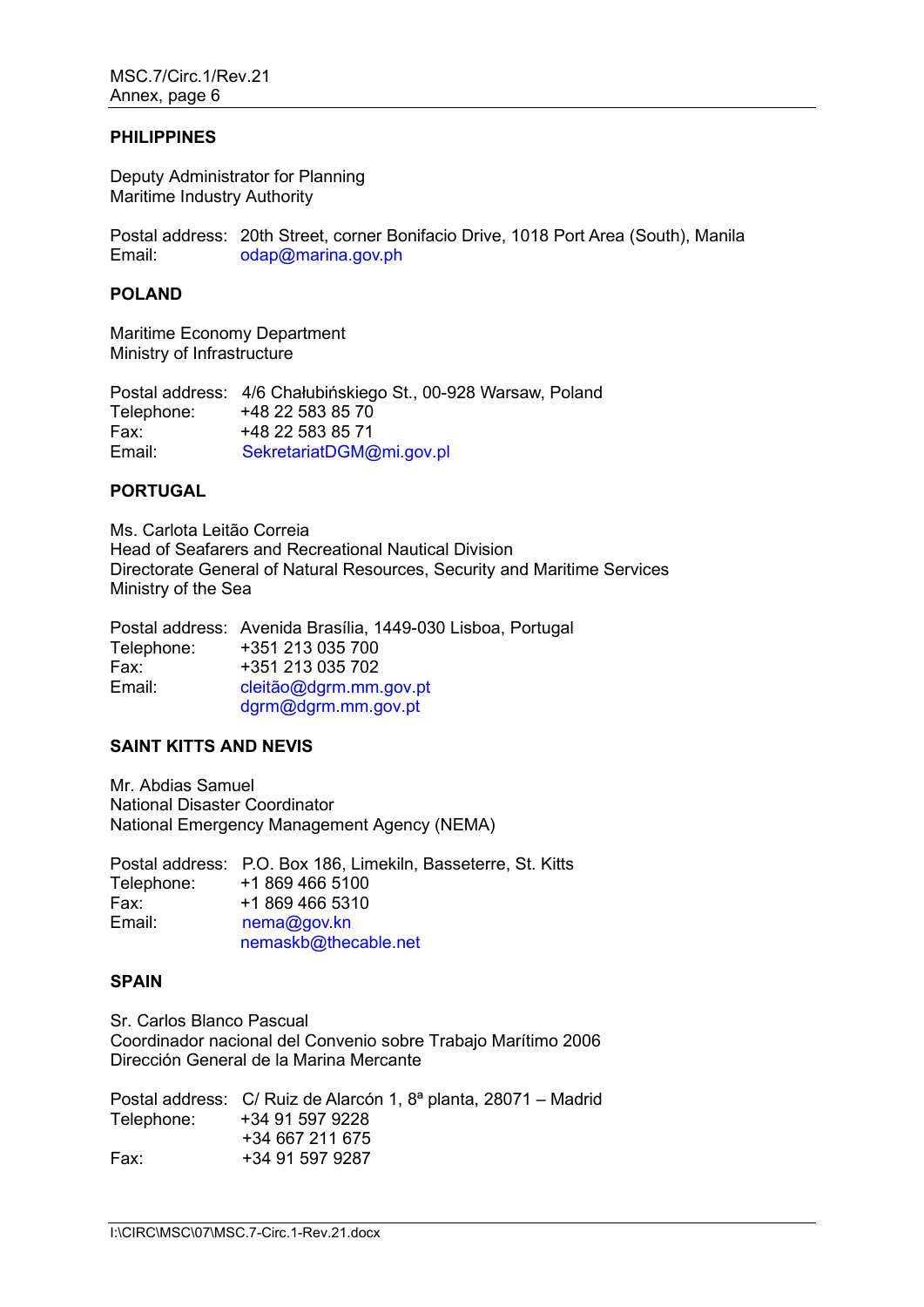# **SPAIN (cont'd)**

| Email: | cbpascual@mitma.es            |
|--------|-------------------------------|
|        | subdireccionsci.dgmm@mitma.es |

# **SRI LANKA**

The Secretary Ministry of Ports and Shipping

Postal address: No. 19, Chaithya Road, Colombo-01, Sri Lanka Telephone: +94 11 2320252 Email: [mpsasec@slpa.lk](mailto:mpsasec@slpa.lk)

The Director General of Merchant Shipping Merchant Shipping Secretariat

Postal address: 1st Floor, Bristol Building, 43-89, York Street, Colombo-01, Sri Lanka Telephone: +94 11 2435127 Email: [dmsmos@sltnet.lk](mailto:dmsmos@sltnet.lk) [dgmsimo@sltnet.lk](mailto:dgmsimo@sltnet.lk)

Capt. Sanjaya Dahanayake SLN (Rtd)

Telephone: +94 777 308948<br>Email: dahanavake.s@ [dahanayake.s@avantmaritime.com](mailto:dahanayake.s@avantmaritime.com)

Nissanka Senadhipathi

Telephone: +94 77 731 6995<br>Email: vapas@sltnet.lk [yapas@sltnet.lk](mailto:yapas@sltnet.lk)

# **SWEDEN**

Swedish Transport Agency Civil Aviation and Maritime Department

Visitors address: Olai Kyrkogata 35 Postal address: Transportstyrelsen 601 73 Norrköping Telephone: +46 771 25 60 70 Fax: +46 11 18 52 56<br>Email: siofartstillsyn@tr [sjofartstillsyn@transportstyrelsen.se](mailto:sjofartstillsyn@transportstyrelsen.se)

# **TUNISIA**

Mr. Fawzi Ben Hamida Director General Agency of Ports and Fishing Equipment Ministry of Agriculture, Hydraulic Resources and Fisheries

Email: [benhamida.faouzi@apip.com](mailto:benhamida.faouzi@apip.com)